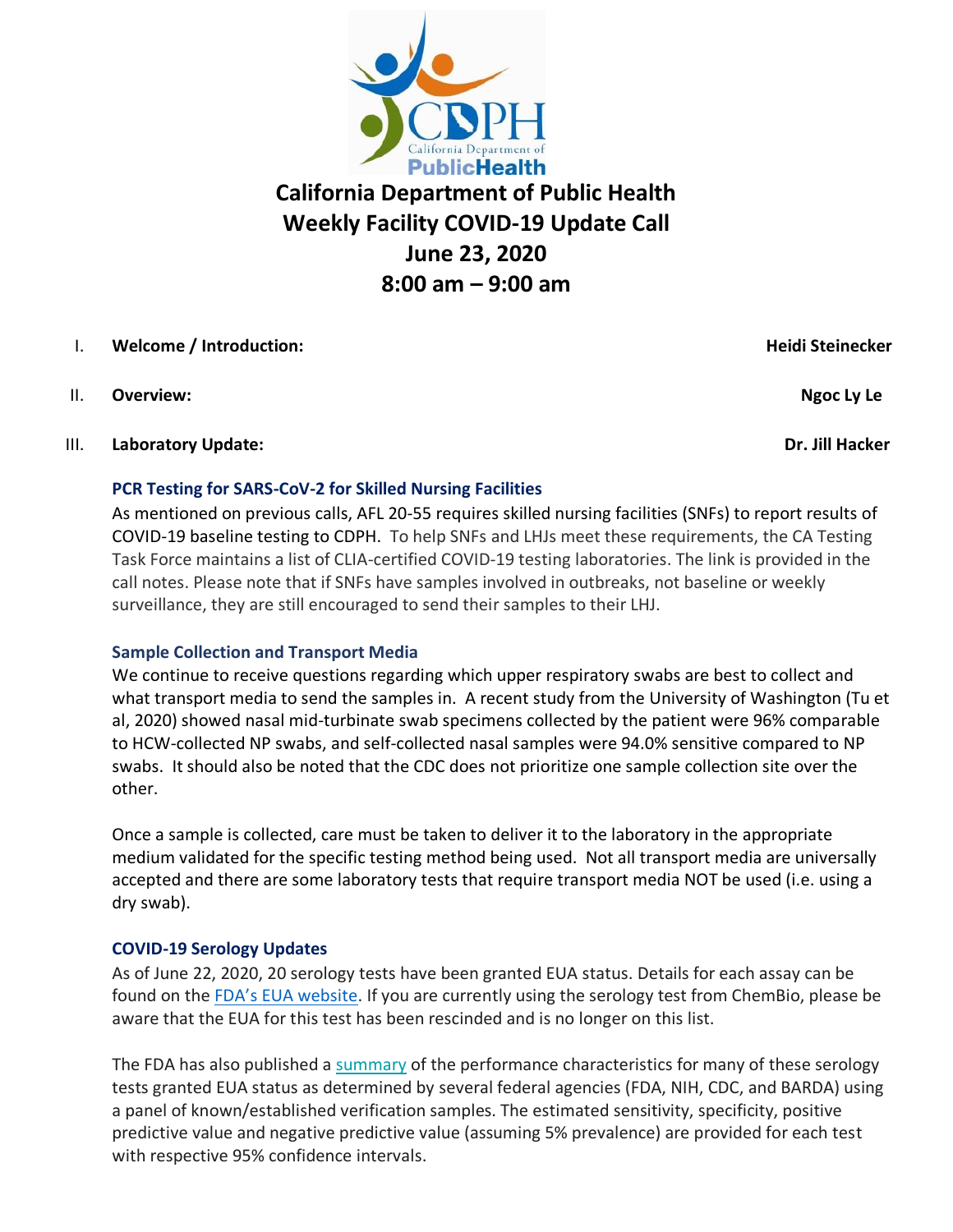As mentioned previously on these calls, SARS-CoV-2 serologic assays are NOT approved for diagnosing acute cases of COVID-19 and therefore should not be used for decision making relating to patient management or care. *PCR remains the best test to diagnose cases of COVID-19, both for symptomatic people as well as for asymptomatic people for whom you have a suspicion of COVID-19.*

#### **Point of Care Tests**

For the Abbott ID NOW, we have received questions regarding false negatives in testing symptomatic patients, in addition to questions regarding false positives in testing asymptomatic patients. Regarding false negatives: a negative result does not rule out infection and may still need to be confirmed using PCR. Regarding false positives: This system requires the patient swab is swirled into the reaction mixture prior to running of the test, then the removal of the test cartridge afterwards. If a sample is indeed positive for SARS-CoV-2, both steps are potential causes of contamination for future tests. We recommend cleaning the machine after every positive result to minimize cross-contamination. For anyone using their system, Abbott representatives are available for refresher training or other consultation regarding proper use of the instrument.

The Quidel Sofia SARS Antigen FIA Assay is another POC test with EUA approval. Like the Abbott ID Now, negative results do not rule out infection and may need to be confirmed by PCR. The test limitations reported by Quidel clearly state that certain commonly used viral transport media have been shown to cause false positive results. As mentioned, care should be taken to ensure the transport medium is compatible with the testing method.

#### **Select Guidance Links:**

- Specimen collection:[https://www.cdc.gov/coronavirus/2019-nCoV/lab/guidelines-clinical](https://www.cdc.gov/coronavirus/2019-nCoV/lab/guidelines-clinical-specimens.html)[specimens.html](https://www.cdc.gov/coronavirus/2019-nCoV/lab/guidelines-clinical-specimens.html)
- Tu et al, NEJM 3 June 2020<https://www.ncbi.nlm.nih.gov/pmc/articles/PMC7289274/>
- Abbott ID Now Maintenance and Cleaning video: [ID NOW Training Videos -](https://www.alere.com/en/home/support/product-demos/id-now-training-videos.html?wvideo=5ihjdegwuf) Rapid point of care [diagnostics -](https://www.alere.com/en/home/support/product-demos/id-now-training-videos.html?wvideo=5ihjdegwuf) Abbott
- Lab Safety: <https://www.cdc.gov/coronavirus/2019-ncov/lab/faqs.html>
- FDA documents and guidance:
	- o EUA: [https://www.fda.gov/medical-devices/emergency-situations-medical](https://www.fda.gov/medical-devices/emergency-situations-medical-devices/emergency-use-authorizations)[devices/emergency-use-authorizations](https://www.fda.gov/medical-devices/emergency-situations-medical-devices/emergency-use-authorizations)
	- o FDA Serology guidance: [https://www.fda.gov/medical-devices/emergency-situations](https://www.fda.gov/medical-devices/emergency-situations-medical-devices/eua-authorized-serology-test-performance)[medical-devices/eua-authorized-serology-test-performance](https://www.fda.gov/medical-devices/emergency-situations-medical-devices/eua-authorized-serology-test-performance)
- The California COVID-19 Testing Task Force: [https://testing.covid19.ca.gov](https://testing.covid19.ca.gov/)
- Laboratory list for SNF testing: [https://testing.covid19.ca.gov/wp](https://testing.covid19.ca.gov/wp-content/uploads/sites/332/2020/06/COVID-19-Testing-Task-Force-Lab-List-updated-06_11_20.pdf)[content/uploads/sites/332/2020/06/COVID-19-Testing-Task-Force-Lab-List-updated-](https://testing.covid19.ca.gov/wp-content/uploads/sites/332/2020/06/COVID-19-Testing-Task-Force-Lab-List-updated-06_11_20.pdf)[06\\_11\\_20.pdf](https://testing.covid19.ca.gov/wp-content/uploads/sites/332/2020/06/COVID-19-Testing-Task-Force-Lab-List-updated-06_11_20.pdf)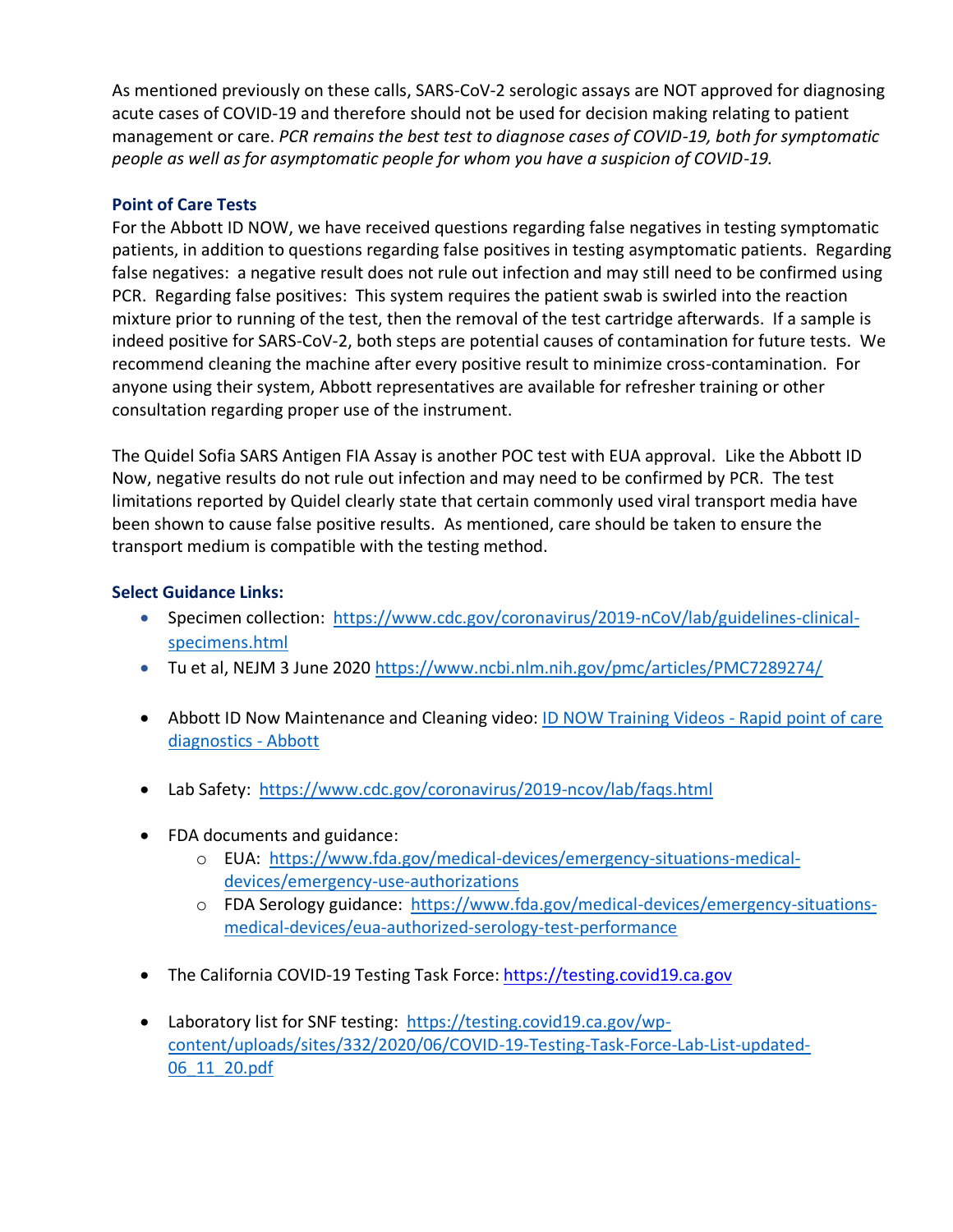Since we didn't get to have Q&A last week, I'd like to revisit CDC's updated infection control [FAQs](https://www.cdc.gov/coronavirus/2019-ncov/hcp/infection-control-faq.html) regarding testing in nursing homes as I'm guessing you might have questions about them. The first FAQ is whether residents or HCP who previously had COVID-19 confirmed by viral testing should be retested. The answer depends on:

- 1. how much time has passed since their initial illness;
- 2. what strategy the facility is using to determine when residents can discontinue isolation and HCP can return to work; and
- 3. whether the individual has developed symptoms after initial recovery.

Most individuals who recently recovered from COVID-19 are likely no longer infectious even if they continue to have a positive viral test (e.g., persistently or recurrently detectable viral RNA). When an individual has a positive test result <6 weeks after they met criteria for discontinuation of Transmission-Based Precautions or Home Isolation, it's possible they still have detectable viral RNA from their previous infection.

Residents and HCP who had a positive viral test in the past 6–8 weeks and are now asymptomatic may not need to be retested as part of facility-wide testing unless the facility is using a test-based strategy to determine if residents can discontinue isolation or HCP can return to work. Residents and HCP who had a positive viral test over 8 weeks ago should be retested as part of facility-wide testing, regardless of symptoms. Residents and HCP who had a positive viral test at any time and become symptomatic after recovering from the initial illness should be re-tested and placed back on the appropriate Transmission-Based Precautions or excluded from work, respectively.

Another FAQ is how to manage residents who decline testing. If a resident has symptoms consistent with COVID-19, but declines testing, they should remain on Transmission-Based Precautions until they meet the symptom-based criteria for discontinuation. If a resident is asymptomatic and declines testing at the time of facility-wide testing, decisions on placing the resident on Transmission-Based Precautions for COVID-19 or providing usual care should be based on whether the facility has evidence suggesting SARS-CoV-2 transmission (i.e., confirmed infection in HCP or nursing-home onset infection in a resident). Only residents who have a confirmed positive viral test should be moved to COVID-19 designated units or facilities.

Another FAQ we've received is regarding testing-based management of HCP with a known, high-risk exposure who will be allowed to work during quarantine:

In addition to continued universal source control and symptoms monitoring as for all HCP, consider early serial testing (e.g., starting at 3 days post exposure, and every 3-4 days thereafter during the quarantine period) so that you can identify positive HCP as early as possible and exclude them until return-to-work criteria are met.

FAQ regarding timing of COVID screening for hospitalized patients who will be transferred to SNF; in other words, how recent must the negative COVID be in order to admit to SNF/nursing home from the hospital?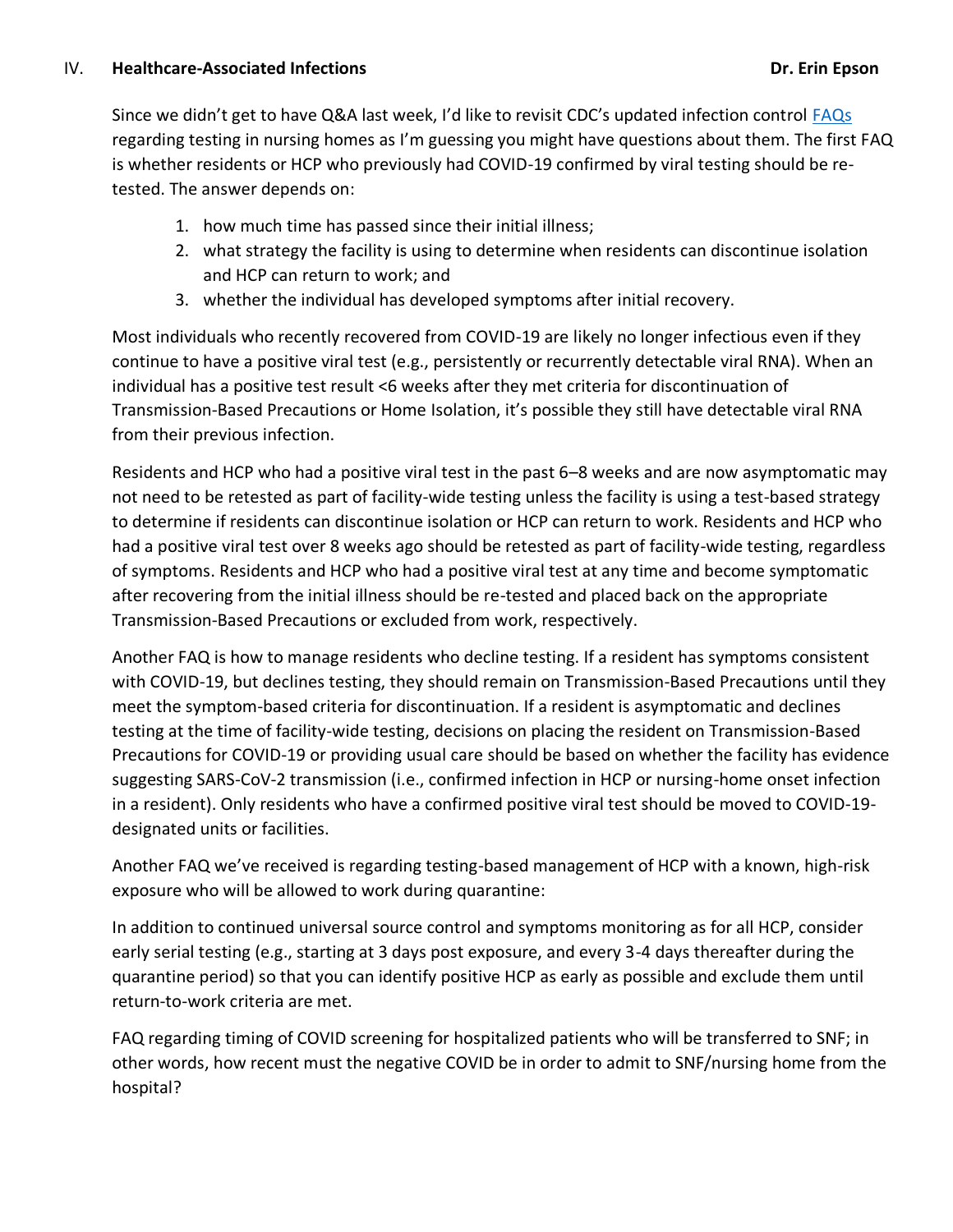Depends on turnaround time for test results. Ideally, the timing of obtaining the test should be as close as possible to the date of transfer but such that the result is known at the time of transfer to inform appropriate infection control measures and cohorting for a new admission at the SNF. Importantly, the SNF will still need to place that individual in an observation status for 14 days from the date of last presumed exposure (not from the date of the negative test); exception to this is the SNF resident who goes to the hospital ED for a non-COVID issue and is screened in the ED – wouldn't necessarily need that result back before the SNF resident goes back to their home facility, just be sure the result is communicated to the SNF.

### V. **Remdesivir Update Dr. Philip Peters**

California received its fifth shipment of 353 cases (14,120 doses) on June 19. This shipment is being distributed based on June 18 data for hospitalized patients with confirmed COVID-19. The next shipment - and the last shipment from Gilead's donation - will be during the week of June 29.

A link to the excel spreadsheet that details remdesivir distribution to each county is provided in the notes and is posted on the CDPH website on the guidance page [\(https://www.cdph.ca.gov/Programs/CID/DCDC/Pages/Guidance.aspx\)](https://www.cdph.ca.gov/Programs/CID/DCDC/Pages/Guidance.aspx) under remdesivir.

**[https://www.cdph.ca.gov/Programs/CID/DCDC/CDPH%20Document%20Library/COVID-](https://www.cdph.ca.gov/Programs/CID/DCDC/CDPH%20Document%20Library/COVID-19/CaliforniaRemdesivirAllocationAndDistribution-6.19.20.xlsx)[19/CaliforniaRemdesivirAllocationAndDistribution-6.19.20.xlsx](https://www.cdph.ca.gov/Programs/CID/DCDC/CDPH%20Document%20Library/COVID-19/CaliforniaRemdesivirAllocationAndDistribution-6.19.20.xlsx)**

We expect to be receiving more information soon from Gilead and the US government on plans for remdesivir distribution for July and beyond.

#### VI. **Question and Answer**

**Q:** What do you recommend when a healthcare worker declines COVID testing?

**A:** Try to understand why the individual is refusing testing. Perhaps the type of specimen collection may be an issue, so offer other options. Provide information on how testing can protect the individual, their family, and community. Ultimately, the facility's Occupational Health program is responsible for responding to this situation.

**Q:** How will quantitative PCR testing be used for testing in isolation, for either patients or HCP?

**A:** This depends on which PCR you are using. All PCRs being used are real time and should be comparable to each other. There is no specific CDC guidance on the use of quantitative PCR as opposed to other types of PCR testing when determining whether isolation could be discontinued. We do not have quantitative thresholds to determine if a patient can be removed from isolation.

**Q:** Once surveillance testing is in place at SNFs, will the hospitals and emergency rooms need to keep testing patients admitted from SNFs that were not admitted for COVID?

**A:** We know that many hospitals are screening SNF residents upon admission that present to the emergency room or hospital for a brief admission where no clinical concern for COVID is present. Depending on the length of admission, the patient might be ready for dismissal back to the SNF if test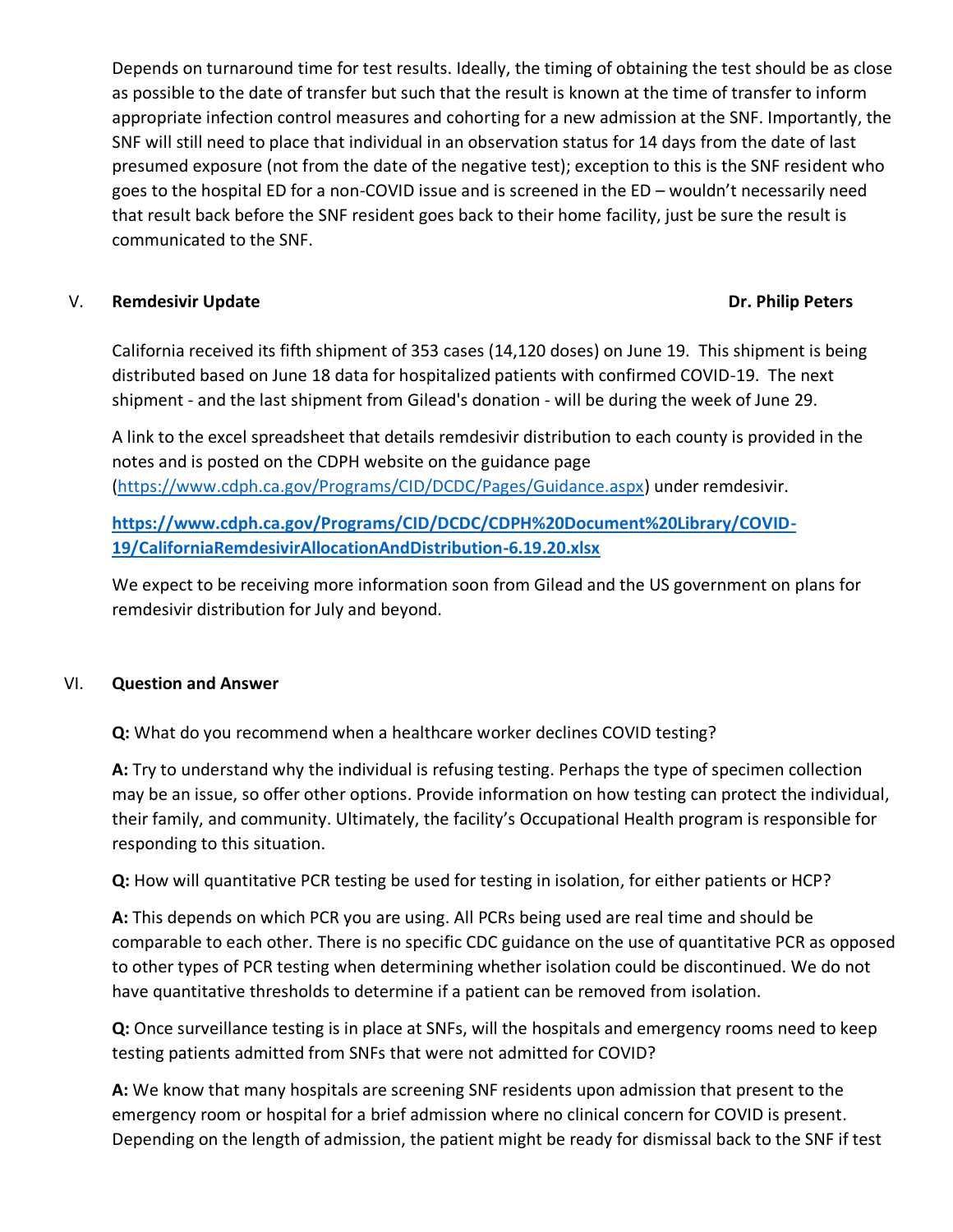results are still pending. For new SNF residents, it is important that the test results be known at the time of transfer in order for the SNF to perform effective control measures.

**Q:** Cal OSHA guidance prohibits the use of using a permanent marker on N95 masks. Their guidance also instructs not to reprocess N95 masks used during an aerosol generating procedure. Has there been any modification to that guidance?

**A:** We do not have a Cal OSHA representative present right now, but we believe the concern for using permanent markers on N95 masks could somehow result in an unsafe product. We have found no research to indicate otherwise, so we referred that guidance. We will follow up with Cal OSHA to confirm. Regarding the reprocessing of N95s after use with an aerosol generated procedure, a higher level respirator is required for those procedures.

**Q:** Is there guidance for previously diagnosed COVID positive patients returning to a facility for elective procedures when aerosol generating procedures are involved? Does that guidance differ at all for immunocompromised patients?

**A:** We recommend the use of the test-based strategy as a conservative approach. If possible, you can defer elective procedures in order to obtain two sequentially negative tests for immunocompromised patients.

**Q:** People in the community have asked who they can contact if they observe a business not following proper COVID guidelines?

**A:** They can always reach out to local county public health office. Contacting local law enforcement is another option to let them know about a severe health concern. Many counties will issue a citation.

**Q:** We currently have limited reagents. What is most appropriate use of Abbott ID Now? Can we use it in our SNF screening?

**A:** Abbott ID Now should not be used for asymptomatic screening, so it probably would not be appropriate for screening asymptomatic patients to be discharged to SNF. It can be used for individuals admitted with symptoms potentially consistent with COVID to inform action for immediate infection control and isolation procedure. If you use Abbott ID Now to test a symptomatic person and get a negative result, you will need to follow up with another type of test.

**Q:** Can you address the surge we see in community spread?

**A:** When we use the term surge, we are referring to a surge in hospitalization. Case numbers will continue to rise because we are increasing testing, but we are also seeing an increase in community spread as the economy opens. The hospitalization and increased use of ICUs and ventilators are key indicators for how much space is available to accommodate patients adequately. We still have Alternative Care Sites (ACS) available if needed.

**Q:** I have a SNF employee that is extremely concerned because they had a needle stick with a COVID positive patient. I am trying to communicate to this employee what her risk for becoming infected is in terms of blood or body fluid transmission. Do you have a resource I can direct her to?

**A:** We are not aware of any guidance related to this. It could be theoretically possible, but the bigger concern would be routine bloodborne exposures. Have the HCP monitor their symptoms.